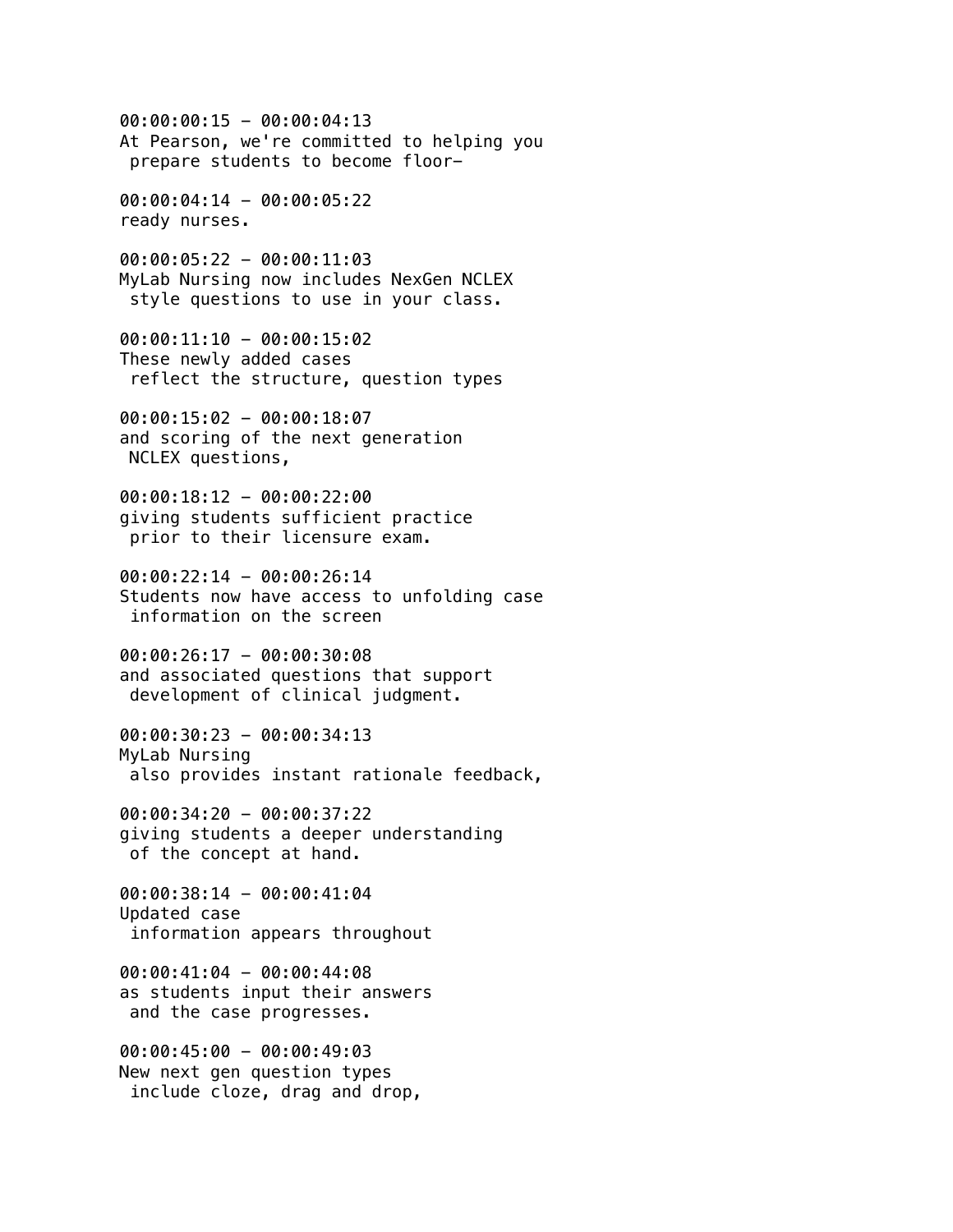$00:00:49:11 - 00:00:53:18$  highlighting, enhanced hot spot, multiple response and more. 00:00:54:09 - 00:00:57:02 In this example, students identified the data 00:00:57:02 - 00:01:01:01 that is most concerning to the nurse by highlighting the relevant content. 00:01:01:17 - 00:01:05:19 Drag and drop requires students to identify priority assessment findings 00:01:06:00 - 00:01:09:19 that require immediate follow up. Cloze style questions. 00:01:09:23 - 00:01:13:21 Ask students to select the best option from a dropdown. 00:01:13:21 - 00:01:15:10 Multiple response questions  $00:01:15:10 - 00:01:18:18$ ask students to select all answers that apply. 00:01:18:18 - 00:01:23:16 Matrix questions allow one or more answer options to be selected in a row or column. 00:01:24:07 - 00:01:28:06 There are also new standalone questions, such as Bow Tie, where 00:01:28:06 - 00:01:32:03 students drag answers from the options provided to complete a diagram. 00:01:32:18 - 00:01:35:03 Upon completion of a case, detailed 00:01:35:03 - 00:01:38:06 reporting is added and made available via the grade book.